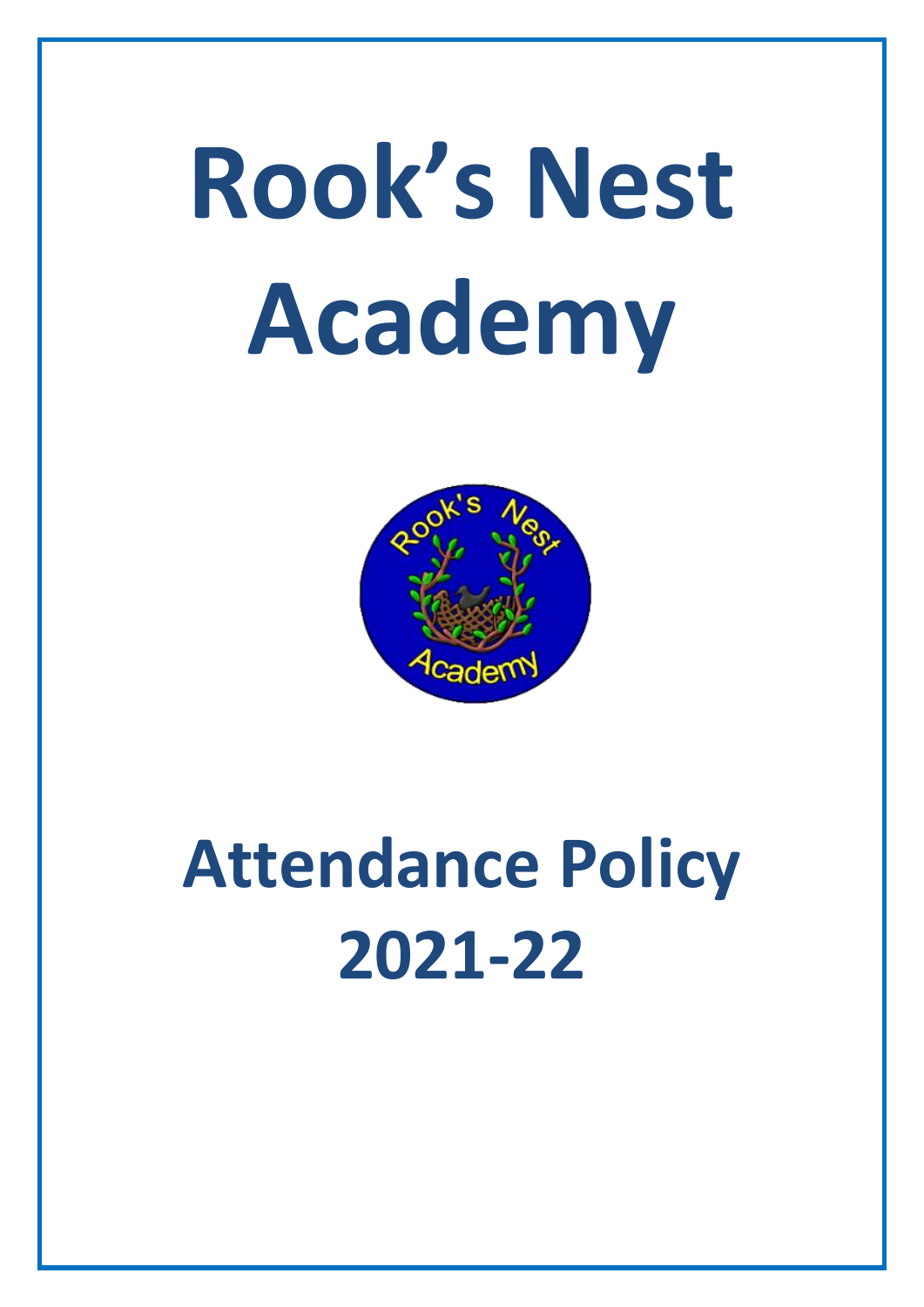## **ROOK'S NEST ACADEMY ATTENDANCE POLICY**

## **AIM**

There is a direct correlation between Attendance and Attainment. The aim of Rook's Nest Academy's Attendance Policy is to raise levels of attendance and punctuality for children and young people, therefore maximising their opportunities for improved attainment.

# **OBJECTIVES**

At Rook's Nest Academy we want to reduce absence and lateness, and raise awareness of the importance of Academy attendance. We believe that all Academy staff, parents, pupils and Governors should be included in Academy Attendance Matters strategies. We have a robust electronic data handling system, enabling Academy staff, the LA and DfE to access statistical data in order to work effectively in partnership.

We aim to work effectively with parents/carers and partner agencies, using a range of strategies to improve the attendance of individual pupils and the whole Academy.

#### **THE LAW**

Section 444 of the 1996 Education Act states that if a child of compulsory Academy age fails to attend Academy regularly the parent is guilty of an offence. Parents, therefore have a legal responsibility to ensure their child's Academy attendance. Failure can lead to legal action being taken by the LA in the Magistrates Court, or the need to issue a Fixed Penalty Notice where a parent **knowingly** allows their child to be absent from Academy. This offence can carry a fine or a custodial sentence for repeated offending*.*

# **ABSENCE FROM ACADEMY**

Any absence from the Academy is detrimental to a child's education and progress as it disrupts learning, routines and progress. Government research shows that 17 days lost learning in one Academy year can lead to a drop of one grade at GCSE and SAT level.

- Parents are expected to telephone the Academy on the first day of absence and inform the Academy of the reason for their child not attending. A message can be left on the Academy's 24 hr answerphone. (We request details are given so this can be recorded, unwell, or ill is not sufficient details.)
- The Academy will follow up unexplained absences by contacting parents/carers by 9.30 am on the first day of absence. In line with the Academy Safeguarding policy, we ask that all parents where possible provide an alternative contact number. If the Academy have not heard from parents with reasons for absence the alternative contact, number will be used.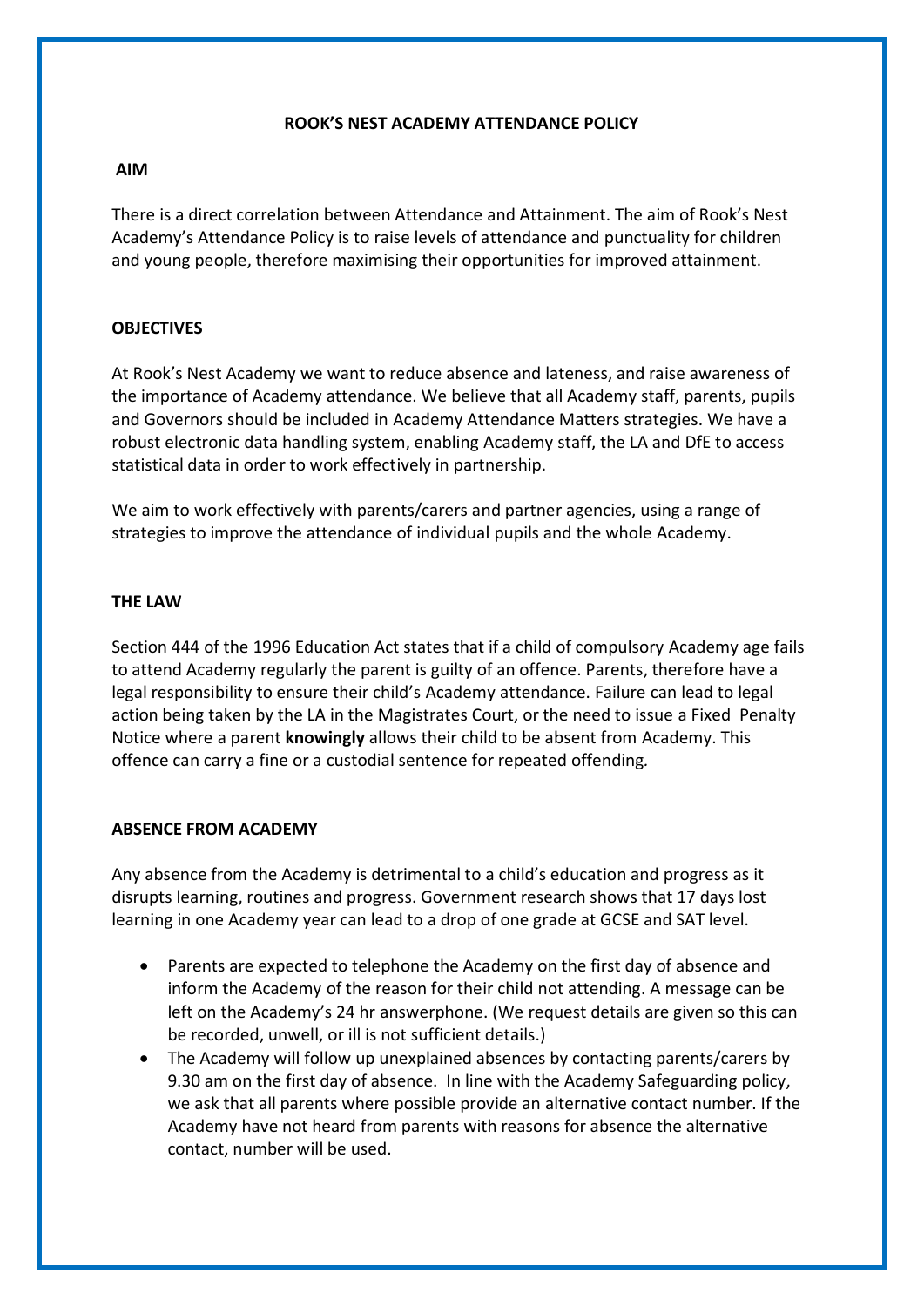- In line with the academy safeguarding procedures if no contact can be made with reasons for absence, the inclusion manager and a member of the SLT and /or pastoral team will carry out a home visit. Home visits will be recorded.
- The police/social care direct may be phoned with concerns over a child "missing in education".
- Parents/carers may be invited into Academy to discuss attendance issues if there is a cause for concern. The Academy will agree with the EWS (Education Welfare Service) at what point a referral to the Service will be made.
- If we feel that, the reason given for a child's absence is not genuine then you may receive a visit from the Educational Welfare Officer on our behalf.

# **AUTHORISED ABSENCE**

We are aware that some absences are unavoidable, usually due to illness, bereavement or difficult family circumstances. These absences should be supported by medical evidence where possible or a written explanation from the parent/carer. **The decision as to whether an absence is authorised or not lies with the Head teacher and/or Inclusion manager.**

#### **UNAUTHORISED ABSENCE**

These are absences which are not permissible in Law, e.g. birthdays, shopping trips, days out and Term Time Holidays, and absences where no explanation has been received. The Academy will discuss unauthorised absence with the EWS. Parents may be invited into the Academy to discuss their child's absence and further action may be taken if the situation does not improve.

The Academy does not authorise holidays to be taken in term time. Pupils have an entitlement to an education, not a term time holiday. If a child is reported as being absent through illness in the days preceding or following a planned holiday we may ask you to provide an address where the child can be visited to ensure that they are genuinely ill and not already/still on holiday. The EWS will impose a fixed penalty fine if holiday absence is longer than 5 full days, 10 sessions. This fine will be per child and is paid to the authority not the Academy.

#### **PERSISTENT ABSENT**

A pupil becomes a persistent absentee if he/she has missed 10% or more of Academy for any reason and has an attendance of below 90%. The Academy will send a letter home informing of attendance percentages and/or invite parents/carers in to discuss the situation, and referrals may be made to the EWS. A range of Academy and LA strategies can be deployed to improve attendance, including the Fast Track to Attendance programme, Parenting Contracts and Fixed Penalty Fines.

# **PUNCTUALITY**

The Law states that children should arrive at Academy on time, every day. The Academy gates open between 8:30 and 8:45 am and the expectation is that pupils should be there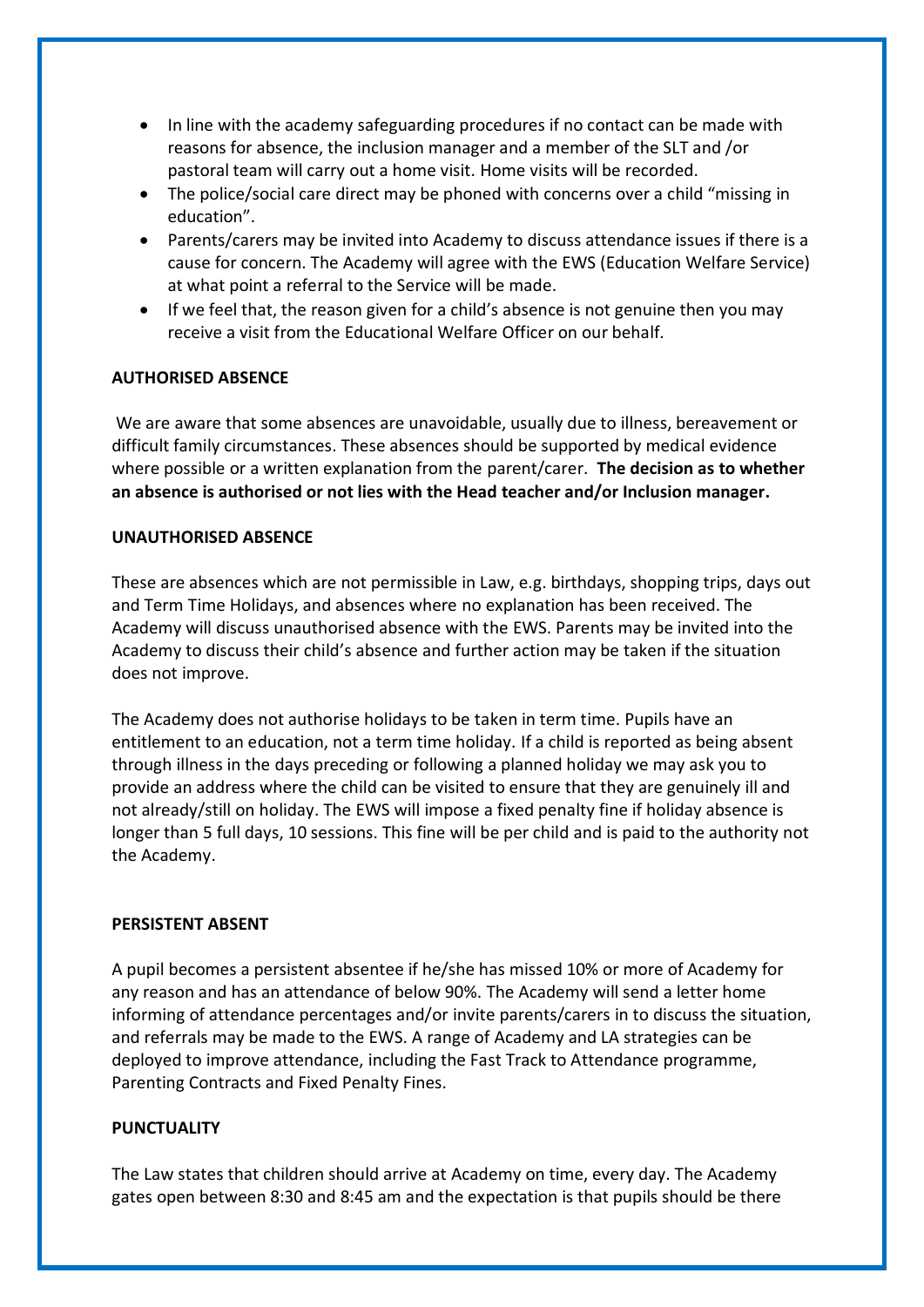ready to learn for that time. Poor punctuality and persistent lateness are unacceptable. A late mark will be given between 8:45 am and 9.00 am when registers close, and any arrivals after 9.00 am will be marked as (U) late after registers close, leaving parents/carers at the risk of a Fixed Penalty Notice.

#### **ROLES/RESPONSIBILITIES**

#### **THE ACADEMY**

Rook's Nest Academy has high expectations for pupil attendance, and we monitor individual and whole Academy attendance on a weekly basis. We will identify causes of concern with regard to pupil attendance and make initial contact with parents where there is an unexplained absence. We will invite parents/carers into Academy to discuss the situation where there is no improvement. We work in partnership with the LA and the Education Welfare Service to address poor attendance and punctuality. We maintain electronic registration data systems effectively and deploy them robustly to facilitate presentation of reports and to enable us to provide attendance data for parents.

We promote attendance at all levels – within Academy, the community, the LA, regionally and nationally and celebrate excellent and improved attendance with weekly celebration assemblies, class certificates and extra playtime as a positive, termly 100% attendance certificates and end of Year 100% attendance postcards sent home.

#### **PARENTS/CARERS**

It is the responsibility of Parents and Carers to ensure pupils arrive at Academy on time every day and that routines are in place at home to support this. Please contact the Academy as soon as possible if absence is unavoidable and follow this up with a written explanation. We have a 24hr Answerphone so messages can be left.

It would also be of benefit to us if you could obtain evidence wherever possible to support medical absences.

Please avoid term time holidays, and attempt to minimise Academy time appointments. All children arriving late or being taken out of Academy during the academic day should be signed in/ out at the Academy Office and copies of appointment letters/cards should be shown to the Academy staff. Please note that children returning for the afternoon session should not be returned to the Academy until 12:30 or 1.00 pm.

When advising the Academy of absence due to a medical appointment it would also be helpful if you can indicate your child's dinner preference to ensure that they do not miss out on their choice of lunch.

#### **PUPILS**

Pupils should arrive at Academy, on time every day with the correct equipment and ready to learn.